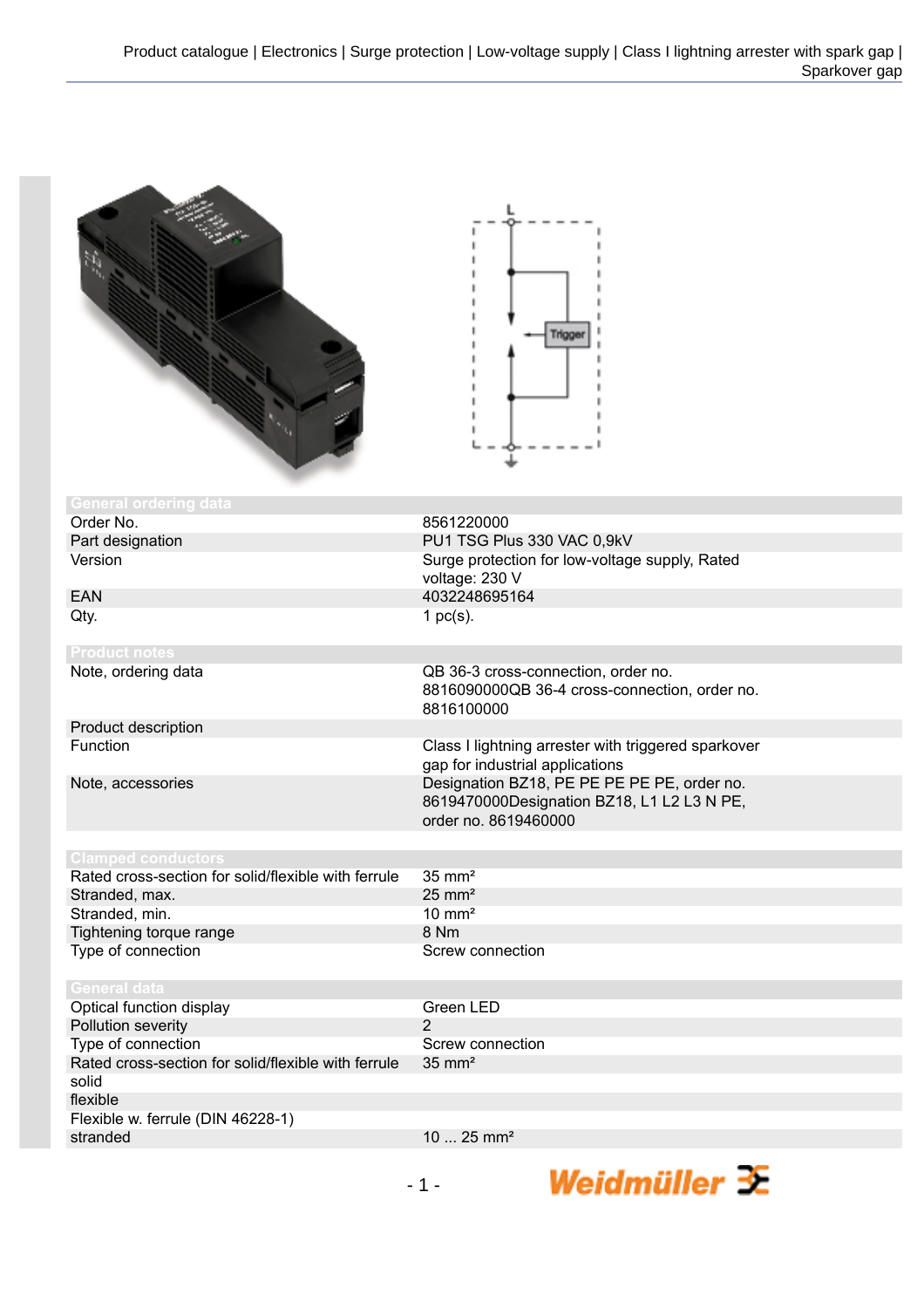| General data                                     |                                             |
|--------------------------------------------------|---------------------------------------------|
| Ambient temperature (operational)                | $-4085^{\circ}C$                            |
| Storage temperature                              | $-4085^{\circ}C$                            |
| Note, accessories                                | Designation BZ18, PE PE PE PE PE, order no. |
|                                                  | 8619470000Designation BZ18, L1 L2 L3 N PE,  |
|                                                  | order no. 8619460000                        |
|                                                  |                                             |
| <b>Insulation coordination acc. to EN 50178</b>  |                                             |
| Overvoltage category                             | III                                         |
| Pollution severity                               | $\overline{2}$                              |
|                                                  |                                             |
| Interference voltage                             |                                             |
| On output side (L /N - PE) at max. discharge     | 900 V                                       |
| current; smaller                                 |                                             |
| On output side (L /N - PE) at max. discharge     | 900 V                                       |
| current; smaller                                 |                                             |
| On output side, smaller                          | 900 V                                       |
|                                                  |                                             |
| <b>Protective elements</b>                       |                                             |
| Optical function display                         | Green LED                                   |
|                                                  |                                             |
| <b>Technical data</b>                            |                                             |
| Rated voltage                                    | 230 V                                       |
| Rated voltage (AC)                               | 330 V                                       |
| Max. continuous voltage, Uc (AC)                 | 330 V                                       |
| Requirements class, acc. to IEC 61643-1          | Class I                                     |
| Requirements class, acc. to EN 61643-11          | T1                                          |
| Acc.to DIN VDE 0675-6                            | Requirements class B                        |
| Lightning test current I imp (10/350 µs)         | 50 kA with 25 As charge                     |
| Specific energy, per path                        | 625 kJ/Ohm                                  |
| Short-circuit current extinction without back-up | 50 kA / 50 Hz                               |
| fuse                                             |                                             |
| Short-circuit strength with max. back-up fuse    | 25 kA                                       |
| Sparkover time                                   | ≤ 150 ns                                    |
| Fuse, max.                                       | 250 A gl                                    |
| Protection level Up (typical)                    | 900 V                                       |
| Leakage current at Un                            | 2.5 <sub>m</sub> A                          |
| AC/DC/UC                                         | <b>AC</b>                                   |
| Discharge current, max. (10/350 µs)              | 50 kA                                       |
| Mains frequency at 250 Vmax                      | 5060 Hz                                     |
|                                                  |                                             |
| <b>Dimensions</b>                                |                                             |
| Clamping range, max.                             | $35 \text{ mm}^2$                           |
| Clamping range, min.                             | $10 \text{ mm}^2$                           |
| Clamping range, nom.                             | $35 \text{ mm}^2$                           |
| Length                                           | 150 mm                                      |
| Height                                           | 80 mm                                       |
| Width                                            | 35 mm                                       |
|                                                  |                                             |